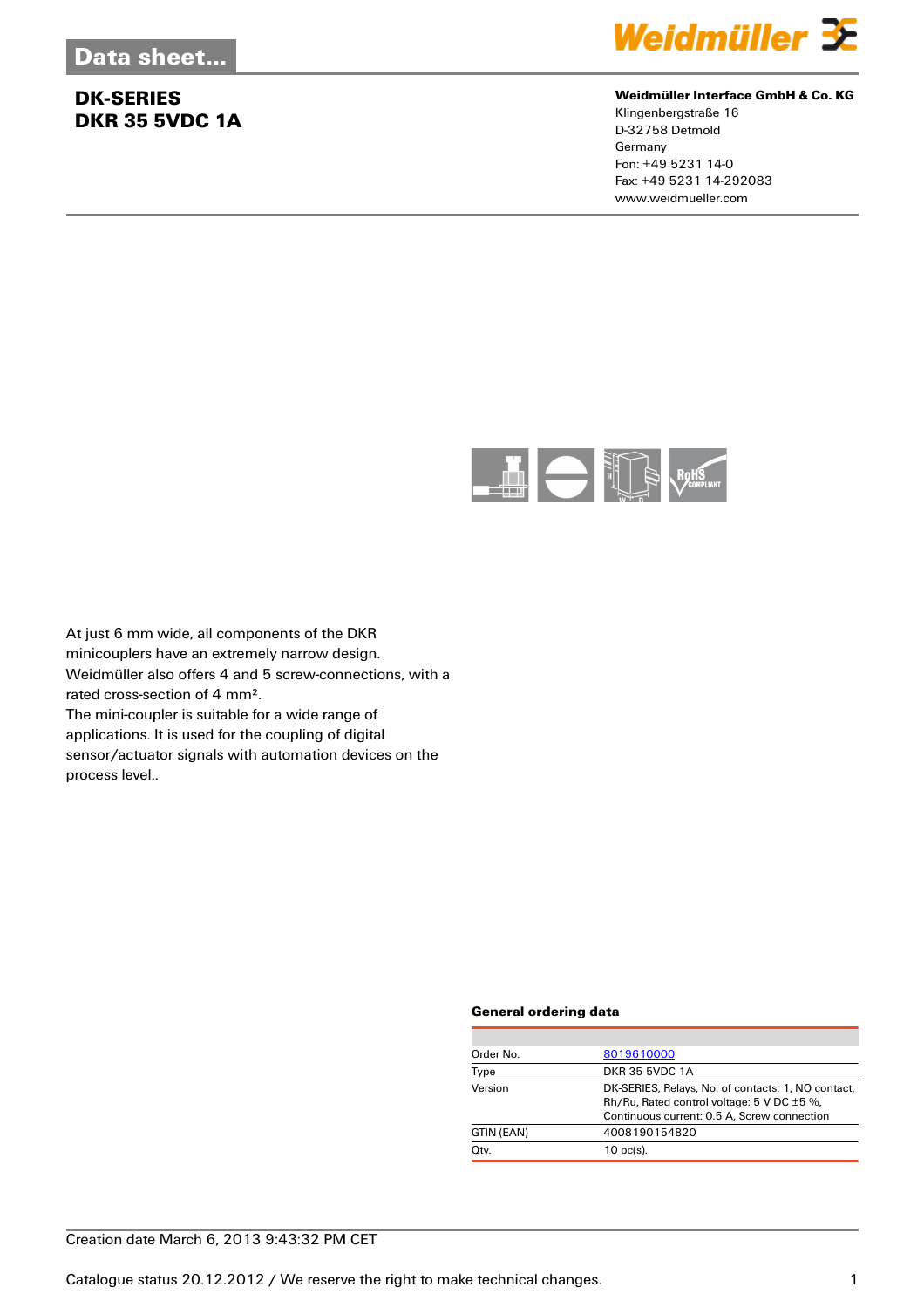# **Technical data**

**Ratings**



### **Weidmüller Interface GmbH & Co. KG**

Klingenbergstraße 16 D-32758 Detmold Germany Fon: +49 5231 14-0 Fax: +49 5231 14-292083

| Conductor connection system                              | Screw connection            | Humidity                                                             | 40 °C / 93 % rel. humidity,<br>no condensation |
|----------------------------------------------------------|-----------------------------|----------------------------------------------------------------------|------------------------------------------------|
| Open sides                                               | right                       | Ambient temperature                                                  | $-25 °C+40 °C$                                 |
| <b>Dimensions and weights</b>                            |                             |                                                                      |                                                |
|                                                          |                             |                                                                      |                                                |
| Width                                                    | 6 mm                        | Height                                                               | 65 mm                                          |
| Depth                                                    | 56 mm                       | Net weight                                                           | 16.2 <sub>g</sub>                              |
| <b>Temperatures</b>                                      |                             |                                                                      |                                                |
| Operating temperature                                    | $-25 °C+40 °C$              | Ambient temperature                                                  | $-25 °C+40 °C$                                 |
| Storage temperature                                      | $-40 °C+60 °C$              |                                                                      |                                                |
| <b>Connection data</b>                                   |                             |                                                                      |                                                |
|                                                          |                             |                                                                      |                                                |
| Clamping range, rated connection                         | $4 \text{ mm}^2$            | Clamping range, rated connection, min. 0.5 mm <sup>2</sup>           |                                                |
| Clamping range, rated connection, max. 4 mm <sup>2</sup> |                             |                                                                      |                                                |
| Input                                                    |                             |                                                                      |                                                |
|                                                          |                             |                                                                      |                                                |
| Rated control voltage<br>Power rating                    | 5 V DC ±5 %                 | <b>Rated current DC</b><br>Pull-in (sparkover) / drop-out voltage DC | 12.5 mA                                        |
|                                                          | 65 mW                       | coil                                                                 | 4.4 V                                          |
| Pull-in / drop-out current, DC coil                      | 11.8 mA                     | Status indicator                                                     | Green LED                                      |
| <b>Output</b>                                            |                             |                                                                      |                                                |
|                                                          |                             |                                                                      |                                                |
| Max. switching voltage, AC                               | 100 V                       | Continuous current                                                   | 0.5A                                           |
| making current                                           | 500 mA                      | Max. switching power                                                 | 10 W / 10 VA                                   |
| Switch-on delay                                          | typically 0.72.5 ms         | Switch-off delay                                                     | typical. 0.22.0 ms                             |
| Response time                                            | typ. 0.72.5 ms / 0.22<br>ms | Min. switching power                                                 | 1 V / 1 mA                                     |
| Max. switching frequency at rated load                   | 200 Hz                      |                                                                      |                                                |
| <b>Contact specifications</b>                            |                             |                                                                      |                                                |
|                                                          |                             |                                                                      |                                                |
| No. of contacts                                          | 1                           | Contact design                                                       | NO contact                                     |
| Contact material                                         | Rh/Ru                       | Mechanical service life                                              | 10 <sup>9</sup> switching cycles               |
| <b>Insulation coordination</b>                           |                             |                                                                      |                                                |
| Rated voltage                                            |                             | Clearance and creepage distances for                                 |                                                |
|                                                          | 150V                        | control side - load side                                             | $\geq 3$ mm                                    |
| Dielectric strength to mounting rail                     | 4 $kV_{eff}$                | Impulse withstand voltage                                            | 1.5 kV                                         |
| Protection degree                                        | <b>IP 20</b>                | Pollution severity                                                   | $\overline{2}$                                 |
| Surge voltage category                                   | III                         |                                                                      |                                                |
| <b>Other technical data</b>                              |                             |                                                                      |                                                |
|                                                          |                             |                                                                      |                                                |
| Version                                                  | Relay coupler               | Status indicator                                                     | <b>Green LED</b>                               |
| Free-wheel diode                                         | Yes                         | Reverse polarity protection                                          | Available                                      |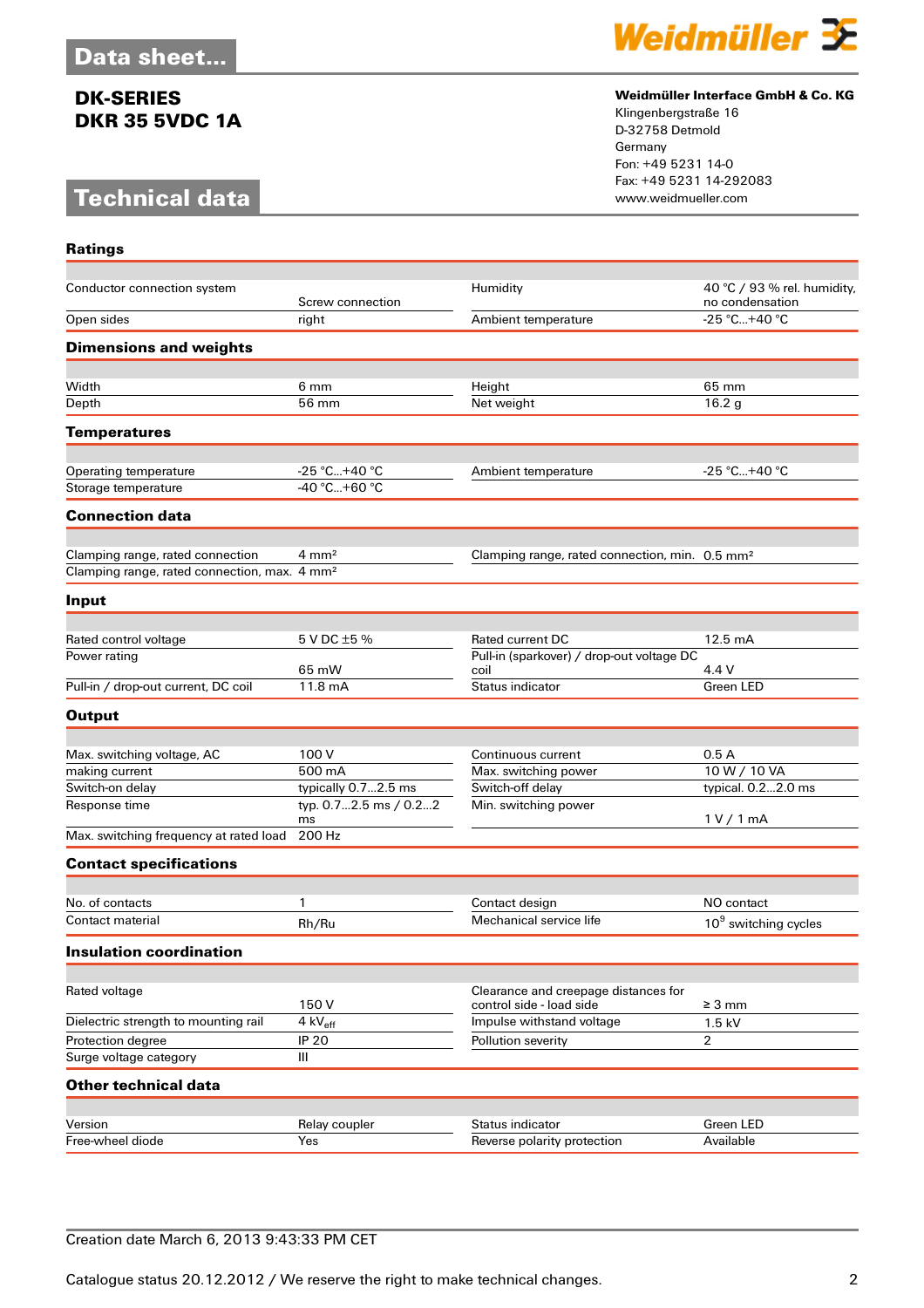# **Technical data**

**Further details of approvals / standards**



#### **Weidmüller Interface GmbH & Co. KG**

Klingenbergstraße 16 D-32758 Detmold Germany Fon: +49 5231 14-0 Fax: +49 5231 14-292083

| <b>Standards</b>       | <b>DIN EN 50178</b> |                 |             |  |  |
|------------------------|---------------------|-----------------|-------------|--|--|
| <b>Classifications</b> |                     |                 |             |  |  |
|                        |                     |                 |             |  |  |
| <b>ETIM 2.0</b>        | EC001437            | <b>ETIM 3.0</b> | EC001437    |  |  |
| <b>UNSPSC</b>          | 30-21-19-17         | eClass 4.1      | 40-02-06-14 |  |  |
| eClass 5.1             | 27-37-16-01         | eClass 6.0      | 27-37-16-01 |  |  |
| eClass 7.0             | 27-37-16-01         |                 |             |  |  |
| <b>Approvals</b>       |                     |                 |             |  |  |
|                        |                     |                 |             |  |  |
| Approvals              |                     |                 |             |  |  |



Declaration of Conformity KO69\_02\_11.pdf [3-D model](http://catalog.weidmueller.com/procat/PartServerForm.jsp?partNumber=8019610000)